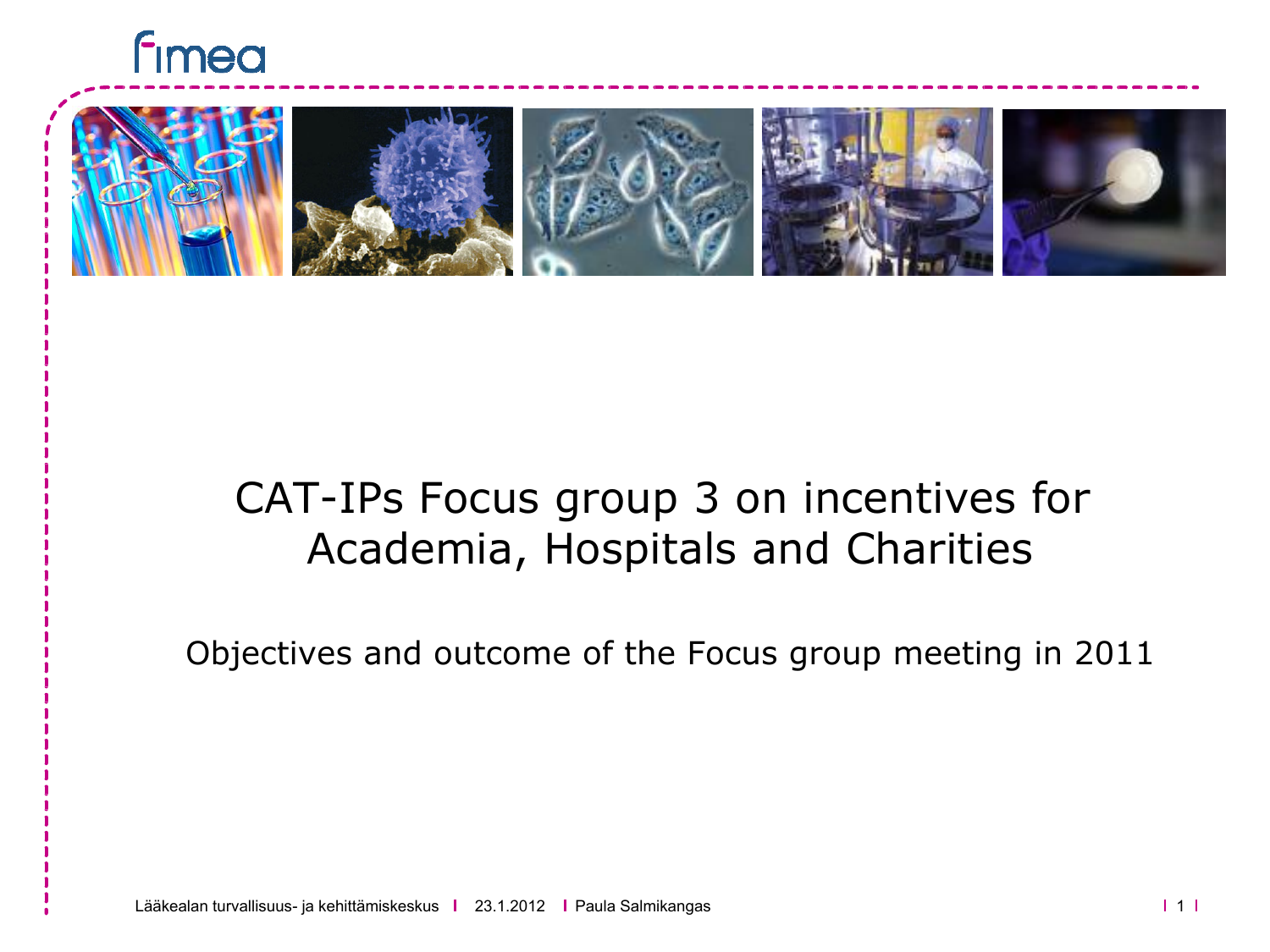# **Fimea**

- objective of the meeting was to discuss available incentives and those identified important for these IPs, but currently not extended to them

-meeting took place on 15th September, 2011, with participants from CAT, EMA (QoM sector, ITF office, SME office), Clinigene, EATRIS, Genethon, ISCT and Telethon

-Agenda included:

Introduction of CAT workplan and the IP focus groups

Presentation on how to improve the system by which developers can navigate the maze of ATMPs guidance documents

Discussion on the needs for guidance & incentives and current main obstacles of ATMP development and where CAT could facilitate the situation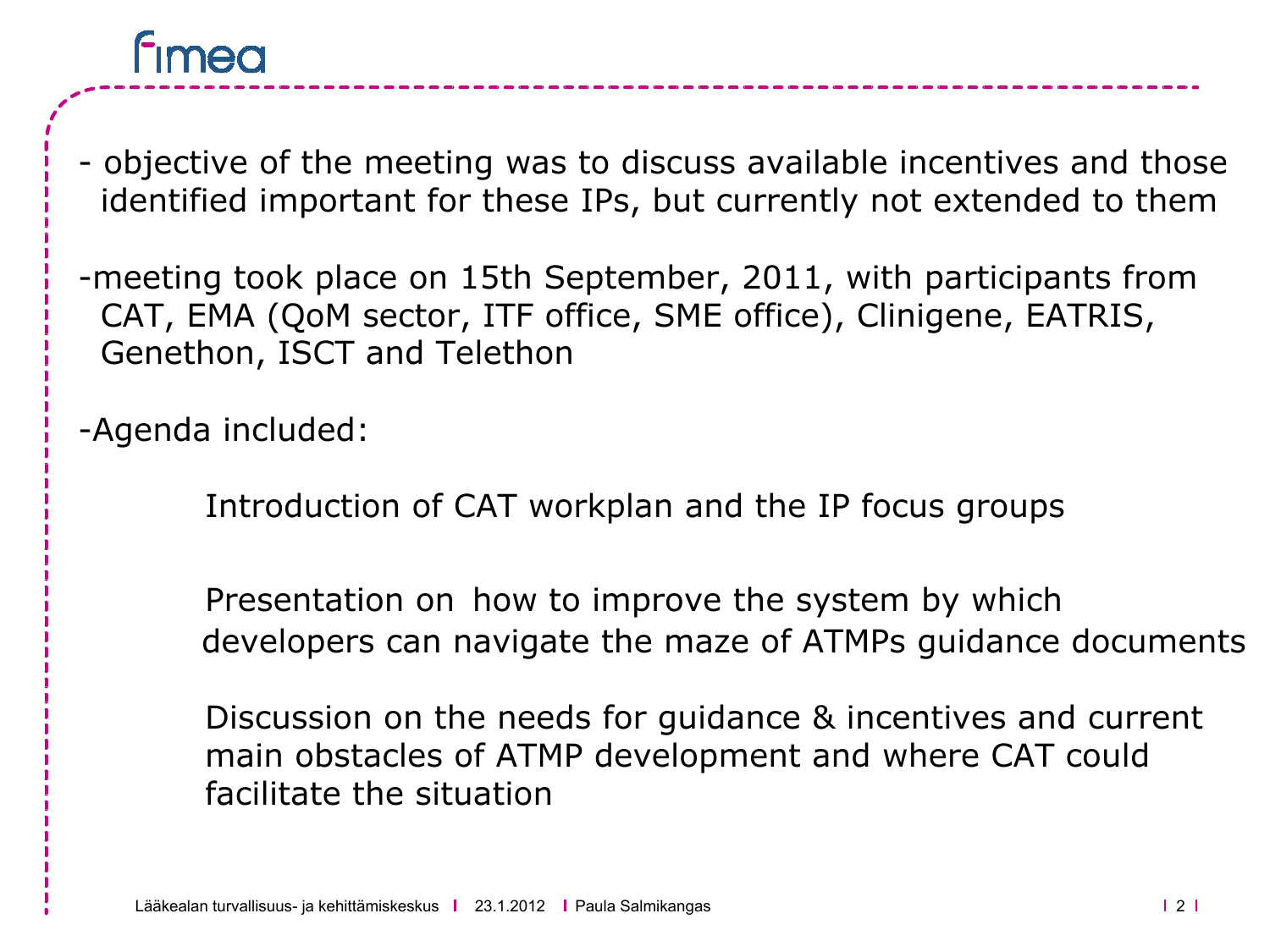

- The presentation on how to navigate the existing guidance documents raised a discussion on available guidelines for cell-based medicinal products (CBMPs) and gene therapy medicinal products (GTMPs)
- In general, it was felt that more guidance for CBMPs is needed, especially concerning requirements for clinical trials. Guidance on how to release a product for clinical trial, IMPD requirements etc. was considered important
- GT guidelines were proposed to be merged and CAT should check first-in-man guidelines for ATMPs. Furthermore, when the overarching guidelines for CBMPs and GTMPs are revised, a thorough evaluation of possibilities to merge e.g. guidance from reflection papers should be conducted.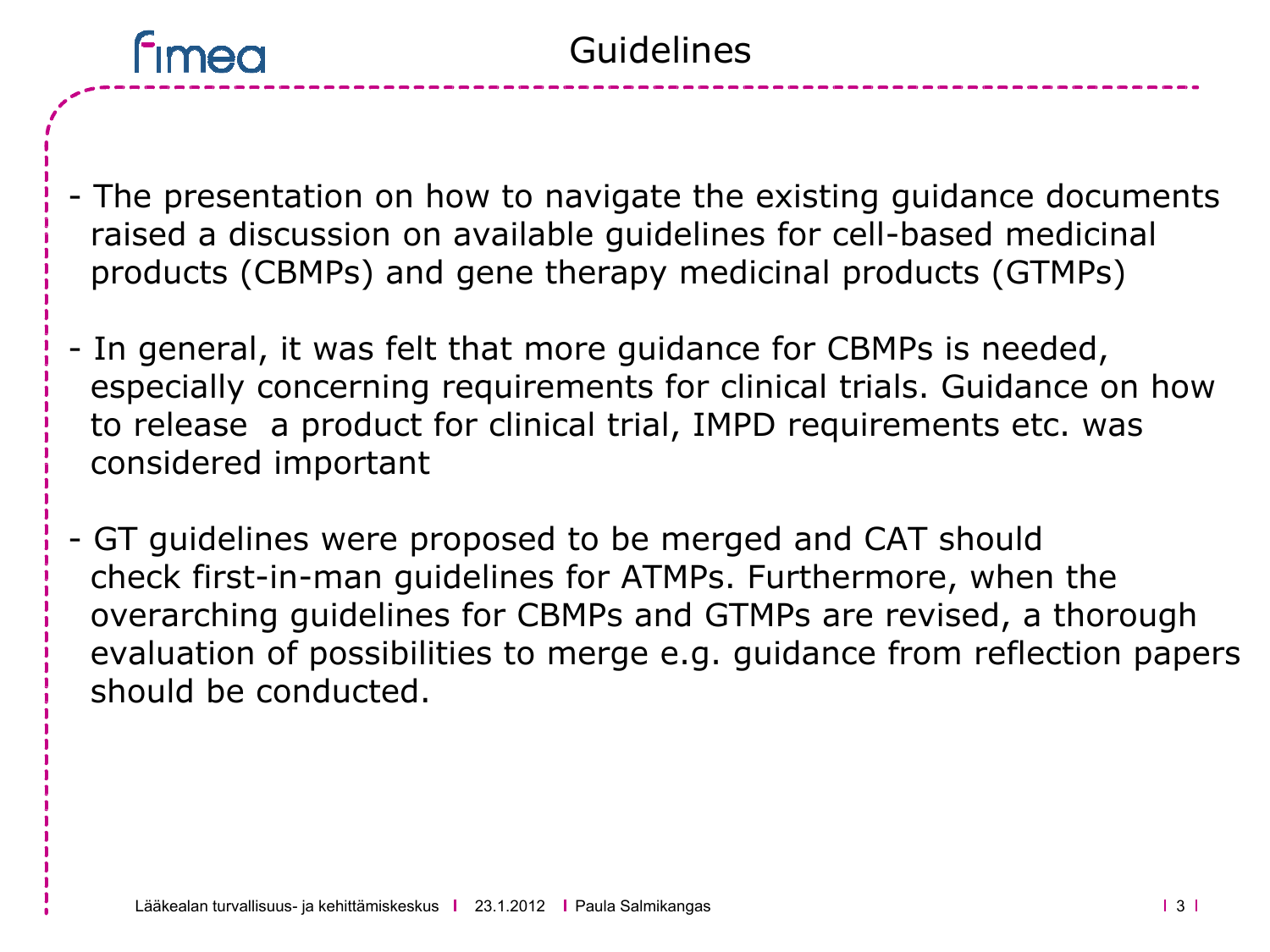## **Fimea**

- research societies do not know all incentives, better communication about available incentives and their legal requirements needed
- certification procedure should be made available for charities, hospitals etc.
- closer interaction between academia and regulators is needed, guidelines and their understanding is important incentive to developers
- harmonisation e.g. through guidelines is needed to facilitate progress from NC studies to clinical trials. Meeting between CAT and national clinical trials authorities was proposed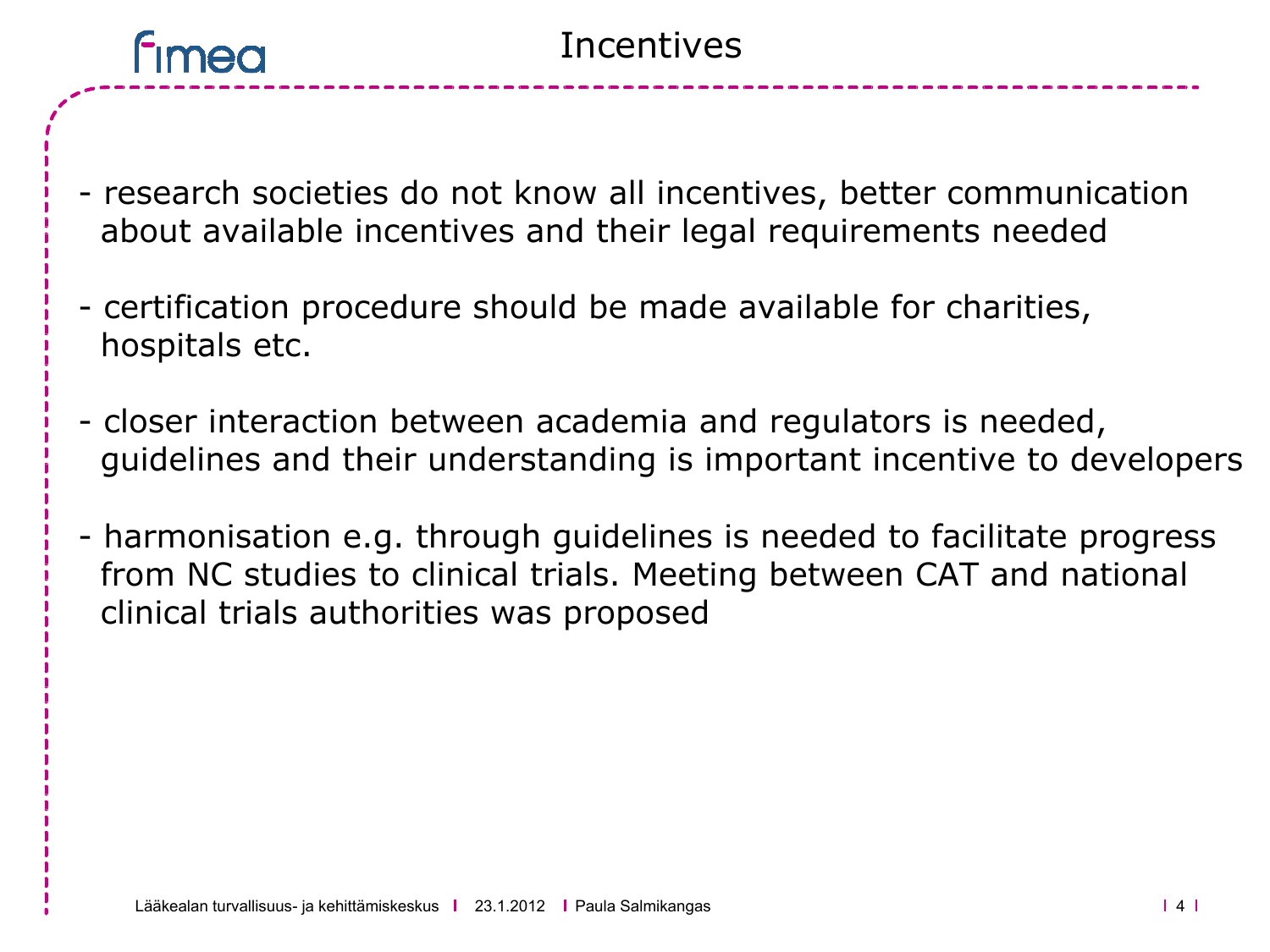

Regulatory obstacles

- A problem was foreseen in that a large number of products are in phase I studies, but still we have only one licensed product and few in pipeline. Difficulties were seen in implementing both clinical trial and ATMP legislation, as well as in translation of the findings into products
- regulatory uncertainty was claimed to lead to highest standards possible, which increases costs. Furthermore, GMO legislation seems to prevent VHP from working and GMP requirements for early clinical trials are outstanding obstacles for small developers
- dynamic benefit/risk evaluation into the clinical trial process, dynamic concent-model: how to implement them?
- how to make funding bodies of academic studies understand about regulatory requirements? venture capitals, private investors?
- first in man issues are key, preclinical studies are not giving enough information  $\rightarrow$  risk-based approach for first-in-man?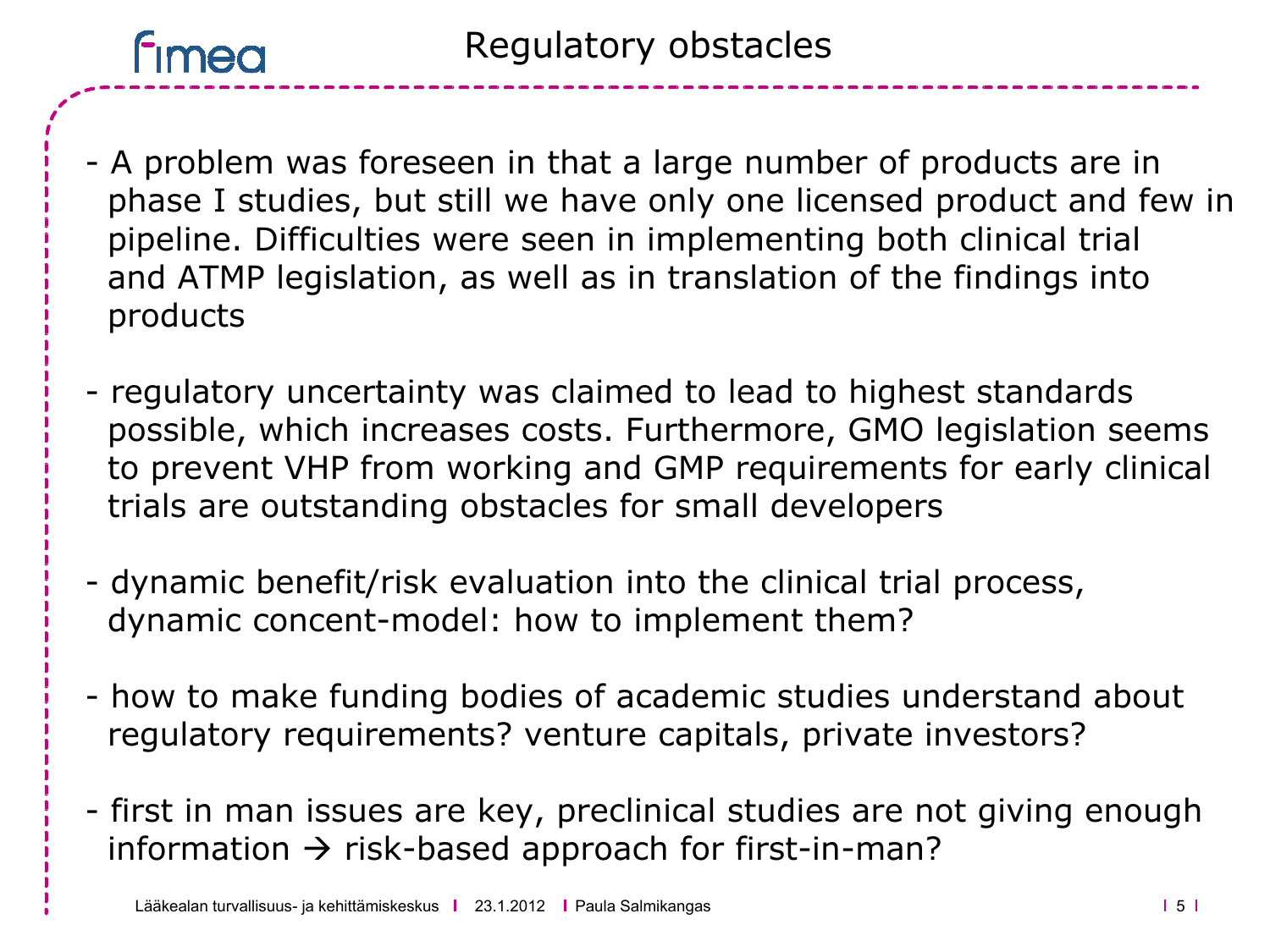

- $\triangleright$  raise the awareness of existing incentives (e.g. in scientific meetings) to academia, hospitals and charities
- $\triangleright$  further harmonisation of requirements for early clinical trials, especially for orphan drugs, need for further guidelines (CBMPs)
- arrange a meeting between CAT and national authorities responsible of clinical trial approvals
- $\triangleright$  merge guidelines, make them more user friendly
- $\triangleright$  contact and communication with funding bodies to raise awareness of regulatory requirements in relation to grant approval
- $\triangleright$  address means to reduce financial risks, enhance the use of EMA procedures (certification, scientific advice, ITF)
- $\triangleright$  deliver messages to Commission concerning
	- availability of certification also to other developers than SMEs
	- GMP requirements of early clinical trials, GMO / VHP conflict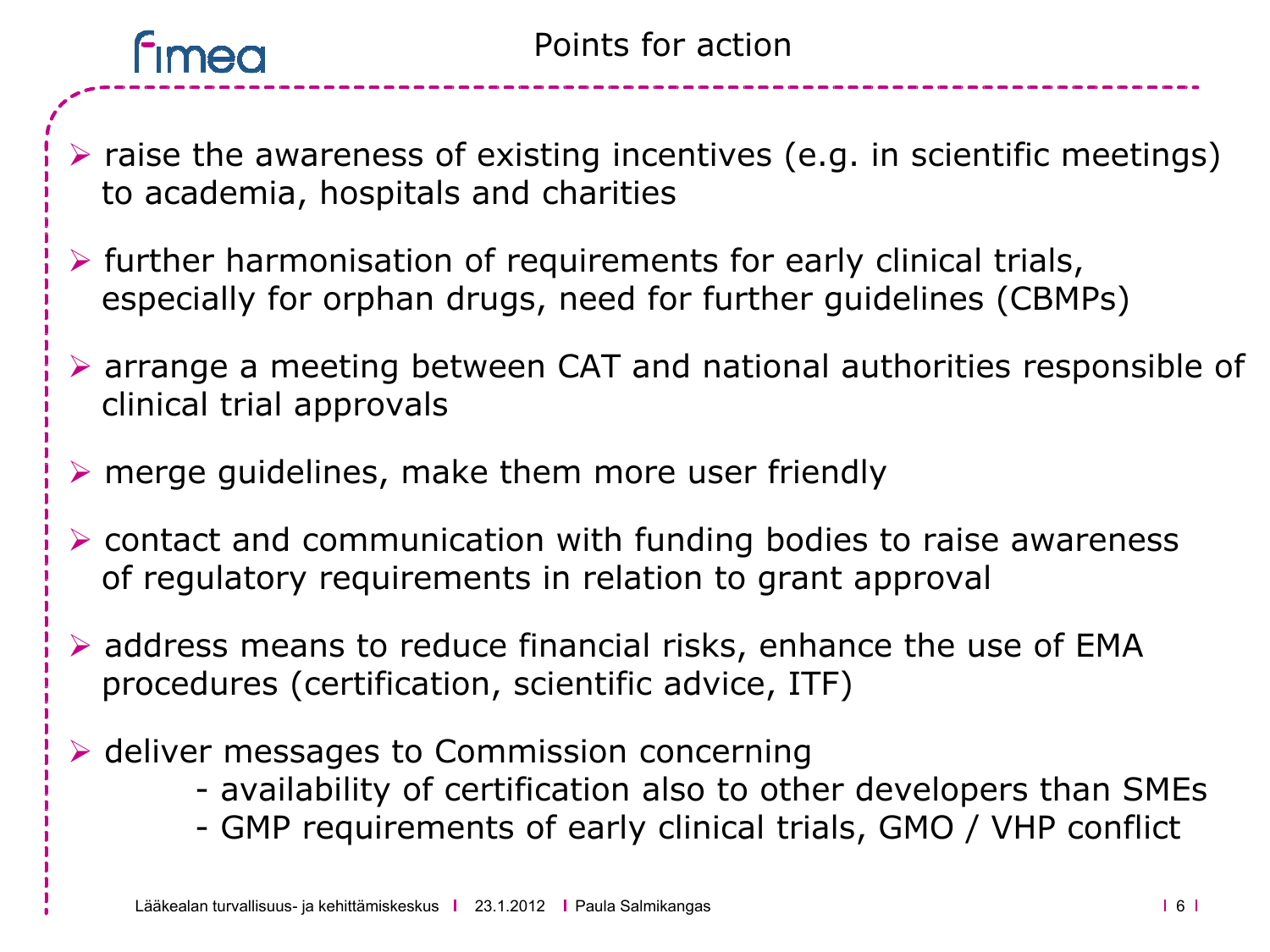### \* scientific societies should contact CAT, if they wish to have regulatory/scientific training from EMA/CAT as part of annual meetings